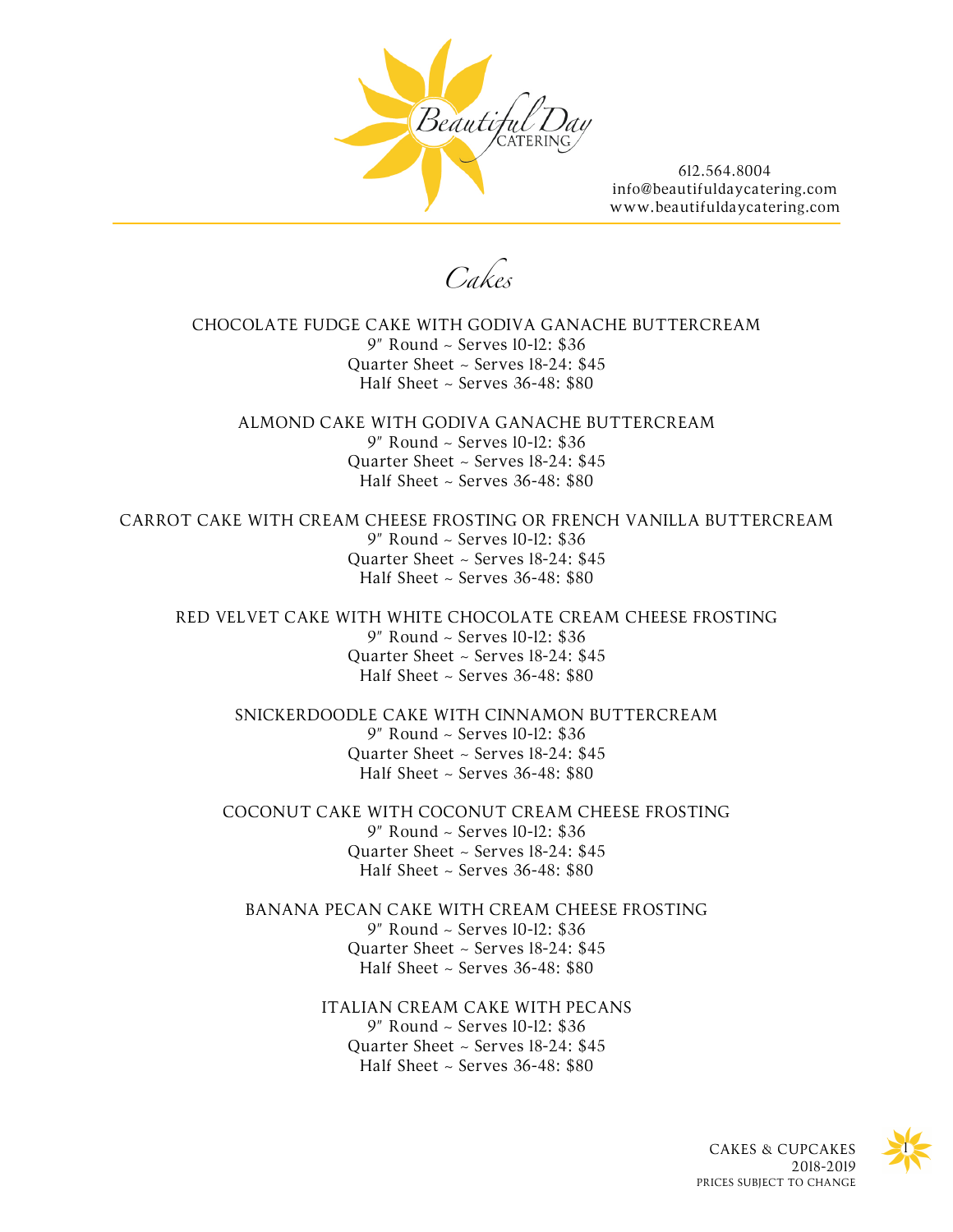

DENSE CHOCOLATE CAKE WITH GANACHE GLAZE AND RASPBERRY COULIS 9" Round ~ Serves 10-12: \$44 Quarter Sheet ~ Serves 18-24: \$60 Half Sheet ~ Serves 36-48: \$100

RASPBERRY-FILLED ALMOND CAKE WITH ALMOND BUTTERCREAM 9" Round ~ Serves 10-12: \$40 Quarter Sheet ~ Serves 18-24: \$55 Half Sheet ~ Serves 36-48: \$95

SALTED CARAMEL-FILLED CHOCOLATE FUDGE CAKE WHITE CHOCOLATE OR SALTED CARAMEL BUTTERCREAM 9" Round ~ Serves 10-12: \$40 Quarter Sheet ~ Serves 18-24: \$55 Half Sheet  $\sim$  Serves 36-48: \$95

RASPBERRY-FILLED CHOCOLATE FUDGE CAKE WITH RASPBERRY BUTTERCREAM AND CHOCOLATE GANACHE GLAZE 9" Round ~ Serves 10-12: \$44 Quarter Sheet ~ Serves 18-24: \$60 Half Sheet ~ Serves 36-48: \$100

CUBAN OPERA CAKE (Chocolate Cake, Coffee Mousse, Milk Chocolate Buttercream, Ganache Glaze) 9" Round ~ Serves 10-12: \$48 Quarter Sheet ~ Serves 18-24: \$65 Half Sheet ~ Serves 36-48: \$110

WHITE CHOCOLATE MOUSSE-FILLED CHOCOLATE FUDGE CAKE WITH WHITE CHOCOLATE CREAM CHEESE FROSTING 9" Round ~ Serves 10-12: \$44 Quarter Sheet ~ Serves 18-24: \$60 Half Sheet ~ Serves 36-48: \$100

LEMON-FILLED VANILLA CAKE WITH COCONUT 7-MINUTE FROSTING 9" Round ~ Serves 10-12: \$40 Quarter Sheet ~ Serves 18-24: \$55 Half Sheet ~ Serves 36-48: \$95

RASPBERRY WHITE CHOCOLATE MOUSSE AND LEMON CREAM-FILLED VANILLA CAKE WITH LEMON BUTTERCREAM 9" Round ~ Serves 10-12: \$44 Quarter Sheet ~ Serves 18-24: \$60 Half Sheet ~ Serves 36-48: \$100



CAKES & CUPCAKES 2018-2019 PRICES SUBJECT TO CHANGE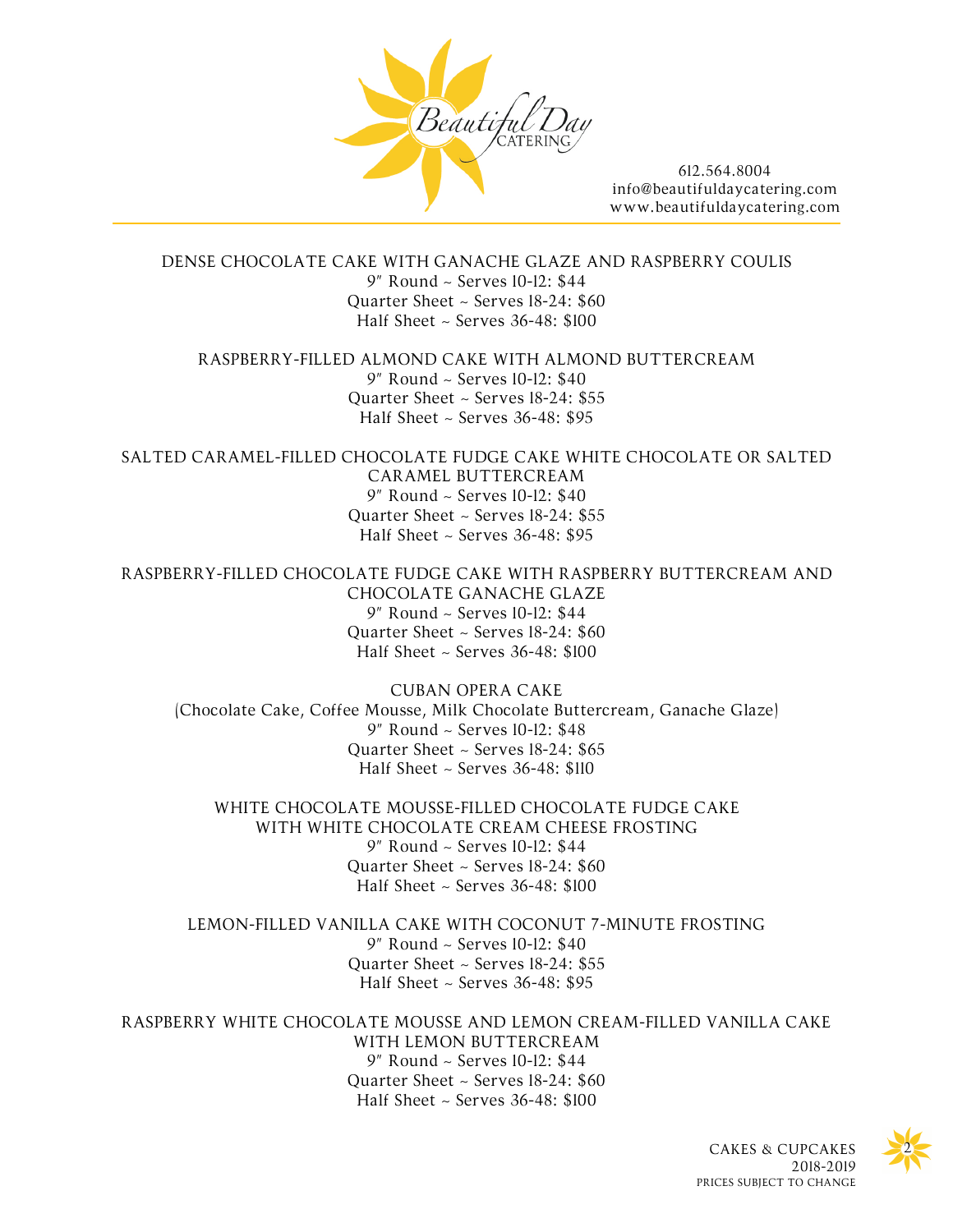

VANILLA CAKE WITH SWEET VANILLA PASTRY CREAM AND VANILLA BUTTERCREAM 9" Round ~ Serves 10-12: \$40 Quarter Sheet ~ Serves 18-24: \$55 Half Sheet ~ Serves 36-48: \$95

*Cheesecakes* 

CLASSIC VANILLA CHEESECAKE WITH RASPBERRY COULIS Can be made Gluten-Free! \$60 SERVES 12-16 \$54

> VANILLA BEAN CHEESECAKE SERVES 12-16 \$54

STRAWBERRY-TOPPED CHEESECAKE Can be made Gluten-Free! \$65 SERVES 12-16 \$58

> LEMON CURD CHEESECAKE SERVES 12-16 \$62

> > TURTLE CHEESECAKE SERVES 12-16 \$58

CARAMELIZED APPLE CHEESECAKE SERVES 12-16 \$60

MASCARPONE CHEESECAKE WITH BALSAMIC BERRIES SERVES 12-16 \$62



CAKES & CUPCAKES 2018-2019 PRICES SUBJECT TO CHANGE